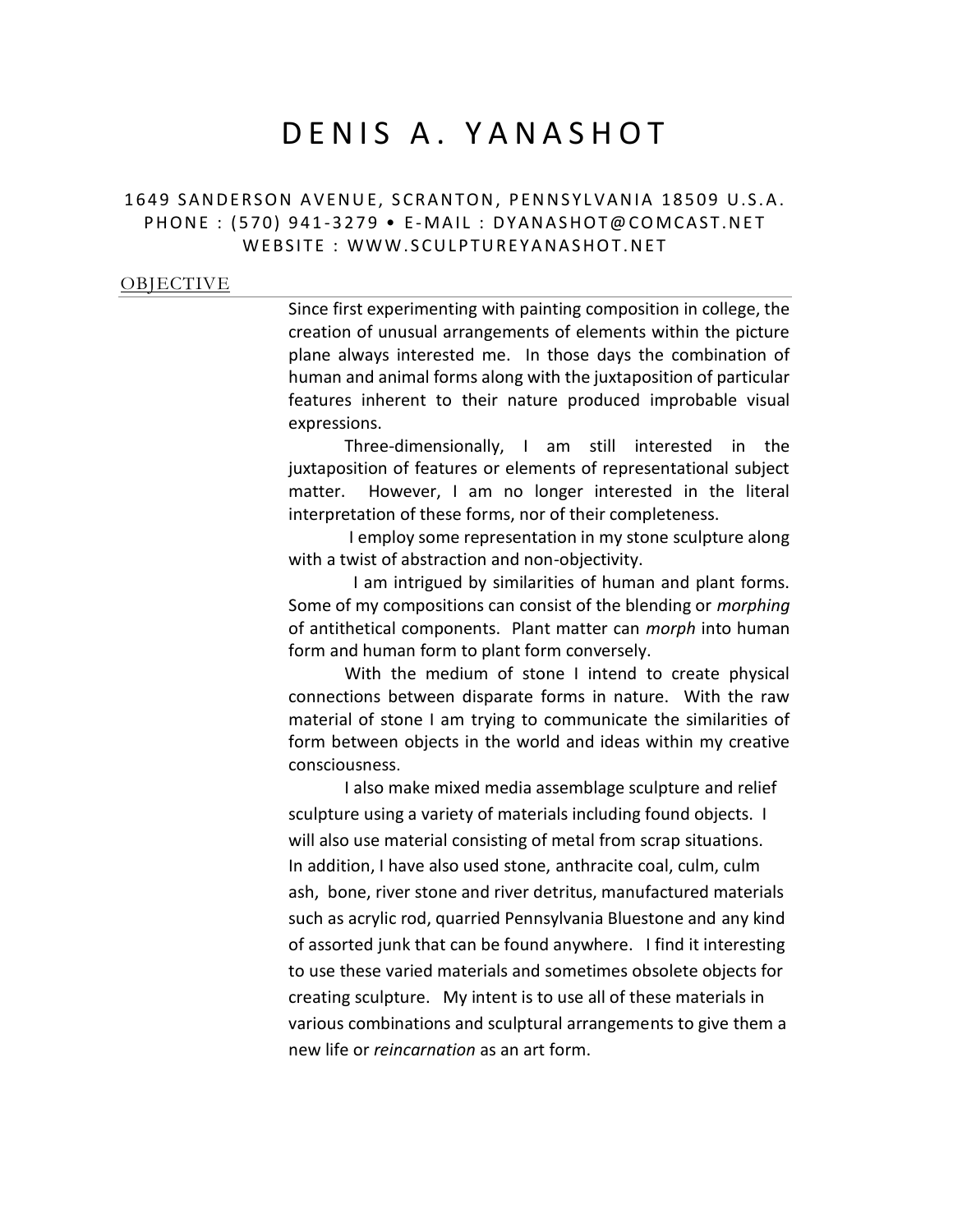M.S. 2001, 2003, Education, Wilkes University, Wilkes-Barre, PA

B.S. 1977, Art Education, Marywood College, Scranton, PA (cum laude, Delta Epsilon Sigma National Scholastic Honor Society)

A.A. 1974, Keystone College, La Plume, PA

Ξ

## EXHIBITION [EXPERIENCE](http://www.cvtips.com/docfiles/sample_CV_1.doc#Work Experience Help)

#### **Awards:**

2016 *Paul Youshock Award "Best of Show Honors"* at the December 2016 AFA Members Show, Scranton, PA

 *2012 3 rd Place, National Small Works Art Show Competition,* Windsor Whip Works Art Gallery, Windsor, NY

 2012 *Solo Exhibition Award*, 2010 NEPA Regional Art Exhibition, Keystone College, La Plume, PA

2010 *Best of Show*, NEPA Regional Art Exhibition, Keystone College, La Plume, PA

2010 *Second Place*, *Sculpture Showcase 2010*, Bucks County Gallery of Fine Art, New Hope, PA

2009 *Student Choice Award*, *Keystone College Alumni Art 09*, Linder Gallery, Keystone College, La Plume, PA

2009 *Merit Award, Roberson Museum Regional Exhibit*, Roberson Museum, Binghamton, NY

#### **Museum Collection:**

2017: United States Department of the Interior, National Park Service, Steamtown National Historic Site, Scranton, PA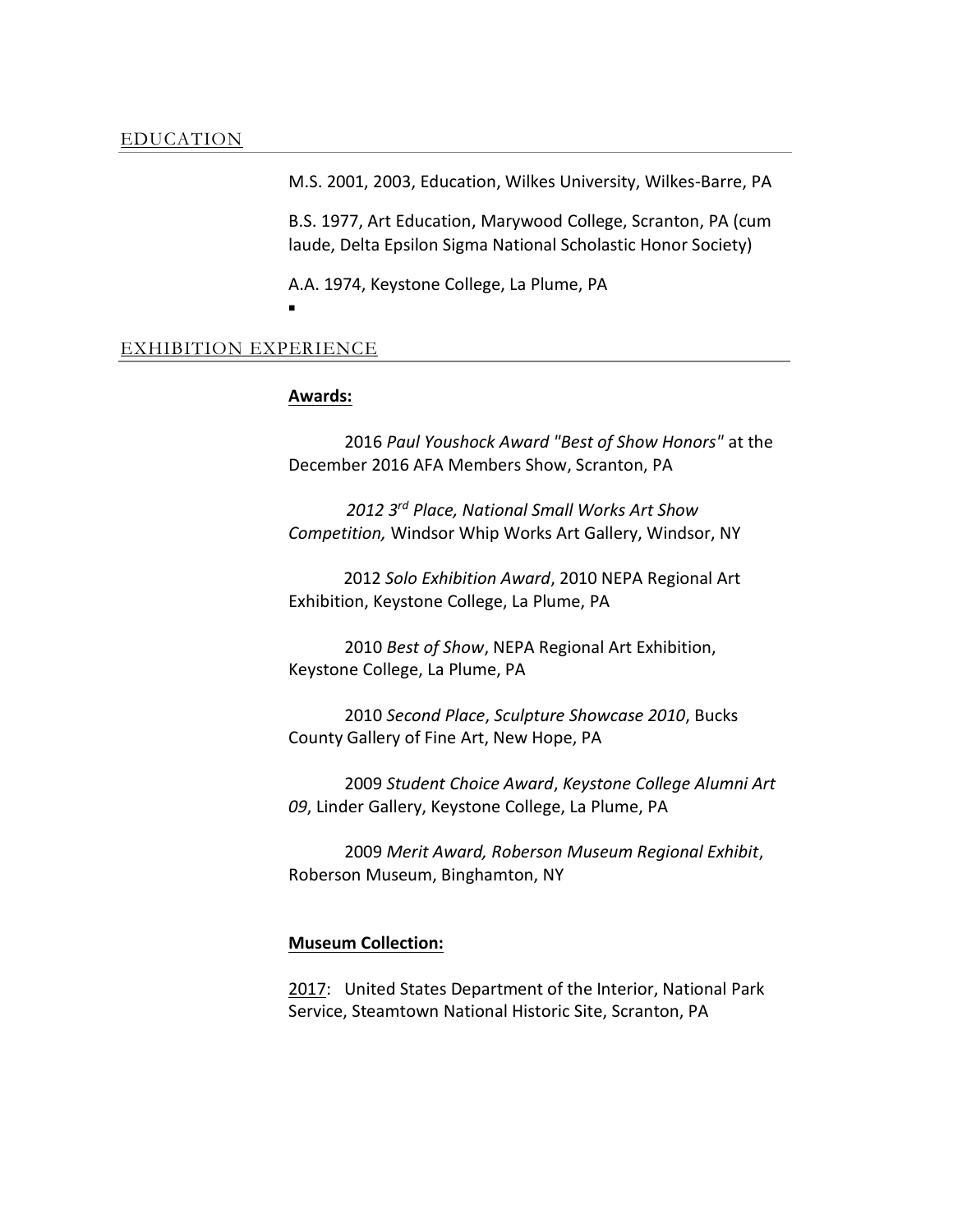# **Solo Exhibitions:**

# 2021:

 *Esoterica,* Loomis Gallery at Mansfield University*,* Mansfield, PA

## 2017:

 *Anthra-Sight: A Sculptural Narrative of the Anthracite Industry of Northeastern Pennsylvania,* The Hope Horn Gallery at The University of Scranton, Scranton, PA

# 2012:

*Terra Firma and the Spirit of Flight*, Linder Gallery, Keystone College, La Plume, PA

# 2010:

*Sculpture Yanashot: Biomorphic Forms*, AFA Gallery, Scranton, Pennsylvania

# **Two Person Exhibitions:**

## 2013:

 *Ciocca Prints/Yanashot Sculpture*, Madelon Powers Gallery, Fine and Performing Arts Center, East Stroudsburg University of PA, East Stroudsburg, PA

# **Three Person Exhibitions:**

## 2014:

 *The Qualities of Mystery, Mariann Loveland, Steven Barbash & Denis A. Yanashot,* Windsor Whip Works Art Center, Windsor, NY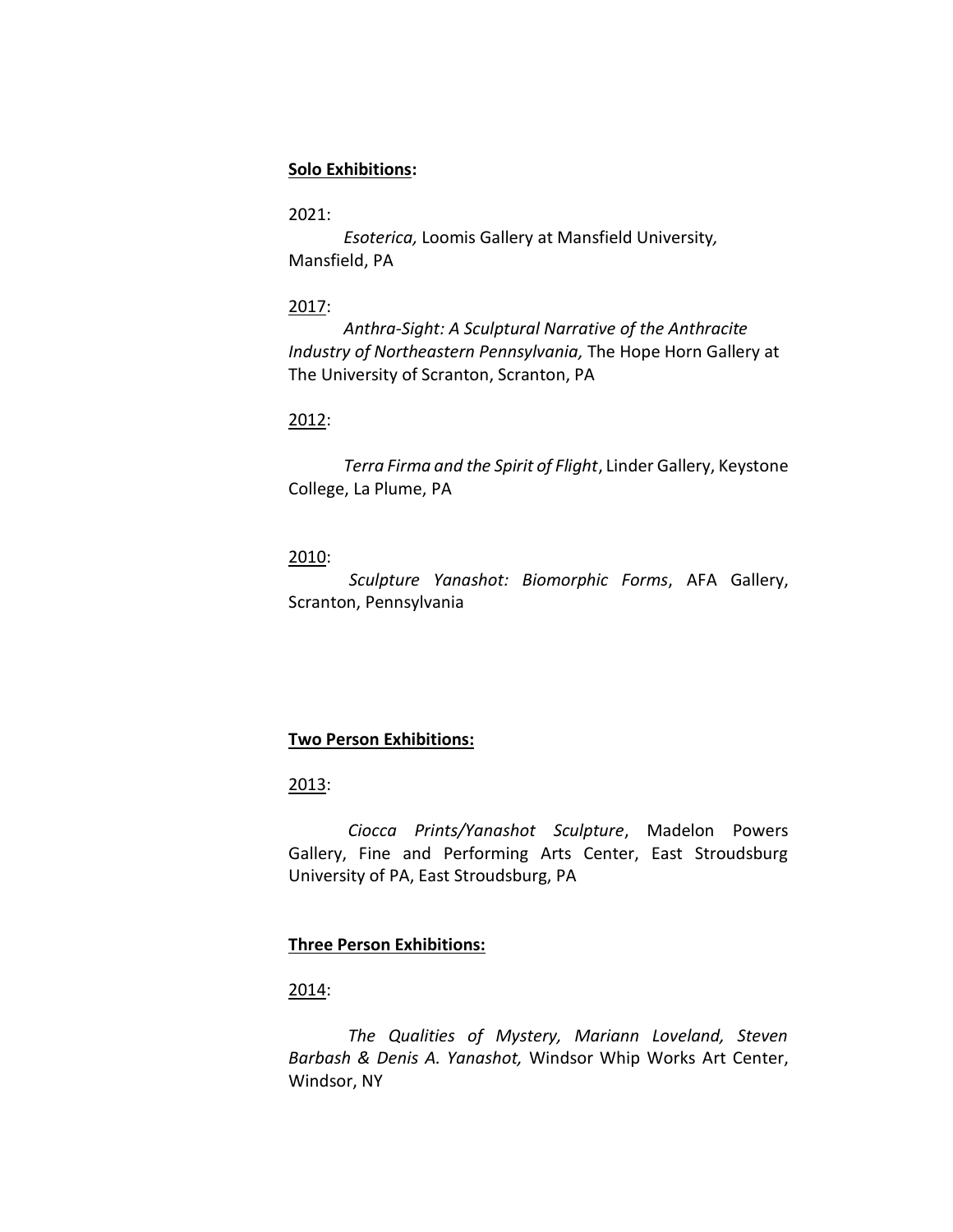*Lancaster County Art Association 3 Person Invitational Exhibit: Michael Hower, Concetta Mattioni & Denis A. Yanashot,*  Steinmetz Gallery, Lancaster County Arts Association, Strasburg, PA

## **Group Exhibitions**:

## 2022:

*2022 Carving Studio & Sculpture Center Members' Show*, CSSC Gallery, West Rutland, VT

*2022 AFA Spring Members' Exhibition*, Artists For Art Gallery, Scranton, PA

#### 2021:

*2021 Carving Studio & Sculpture Center Members' Show*, CSSC Gallery, West Rutland, VT

*June 2021 AFA Members' Exhibition*, Artists For Art Gallery, Scranton, PA

2020: No exhibitions due to Covid-19 Pandemic.

#### 2019:

*December 2019 AFA Members' Exhibition*, Artists For Art Gallery, Scranton, PA

*2019 Carving Studio & Sculpture Center Members' Show*, CSSC Gallery, West Rutland, VT

*June 2019 AFA Members' Exhibition*, Artists For Art Gallery, Scranton, PA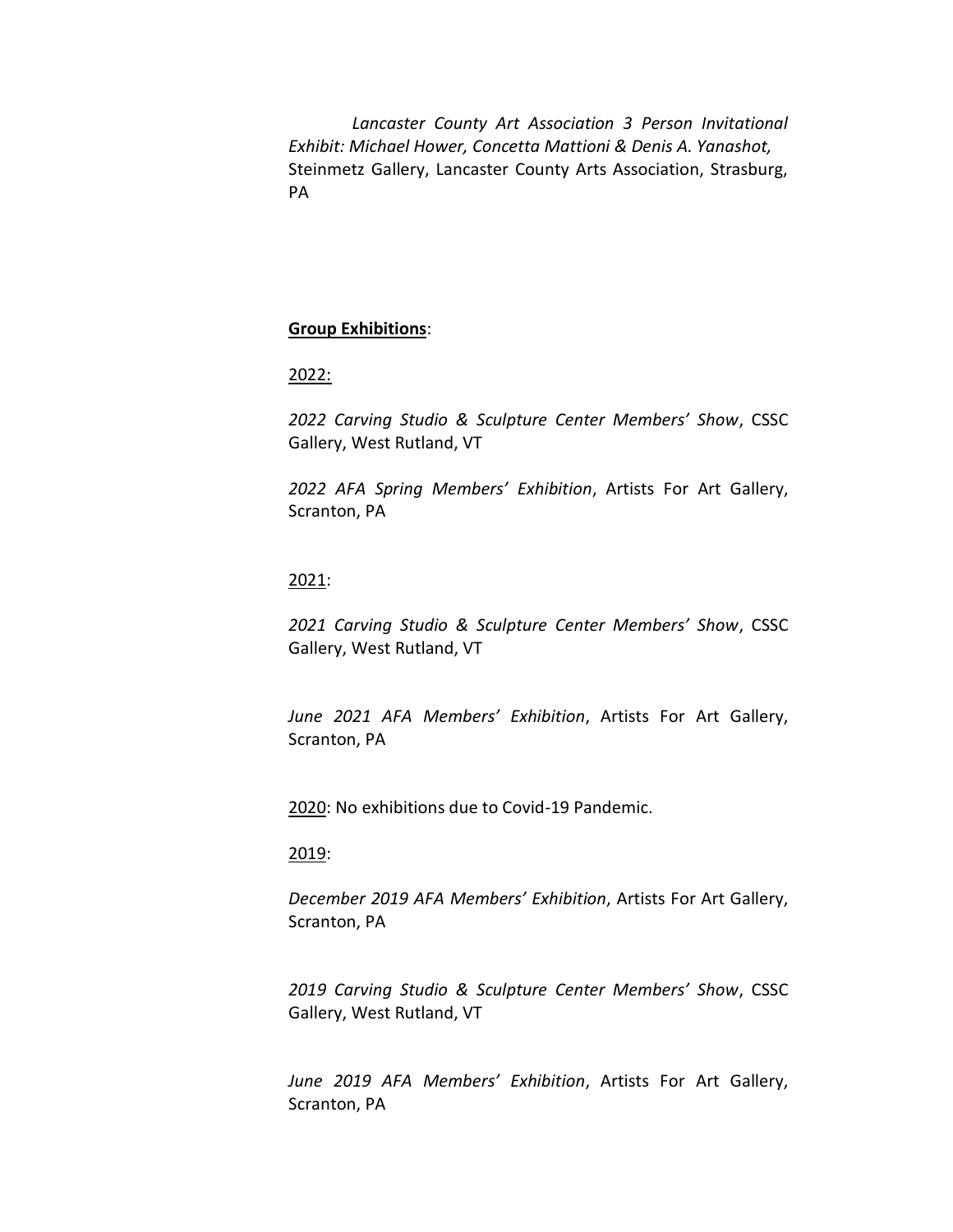*Master and Grasshopper 2019*, Loomis Gallery, Mansfield University, Mansfield, PA

## 2018:

*AFA Founders Exhibition,* Artists For Art Gallery, Scranton, PA

*2018 Carving Studio & Sculpture Center Members' Show*, CSSC Gallery, West Rutland, VT

*May 2018 Members' Exhibition,* Artists For Art Gallery, Scranton, PA

#### 2017:

*December 2017 Members' Exhibition,* Artists For Art Gallery, Scranton, PA

*July 2017 AFA Members' Exhibition*, Artists For Art Gallery, Scranton, PA

*2017 Carving Studio & Sculpture Center Members' Show*, CSSC Gallery, West Rutland, VT

#### 2016:

*Windsor Whip Works Members' Show*, Broome County Arts Council, Binghamton, NY

*December 2016 Members' Exhibition*, AFA Gallery, Scranton, PA

*July 2016 Members' Exhibition AFA Gallery*, Scranton, PA

Wilkes-Barre/Scranton International Airport, Avoca, PA

*2016 Carving Studio & Sculpture Center Members' Show*, CSSC Gallery, West Rutland, VT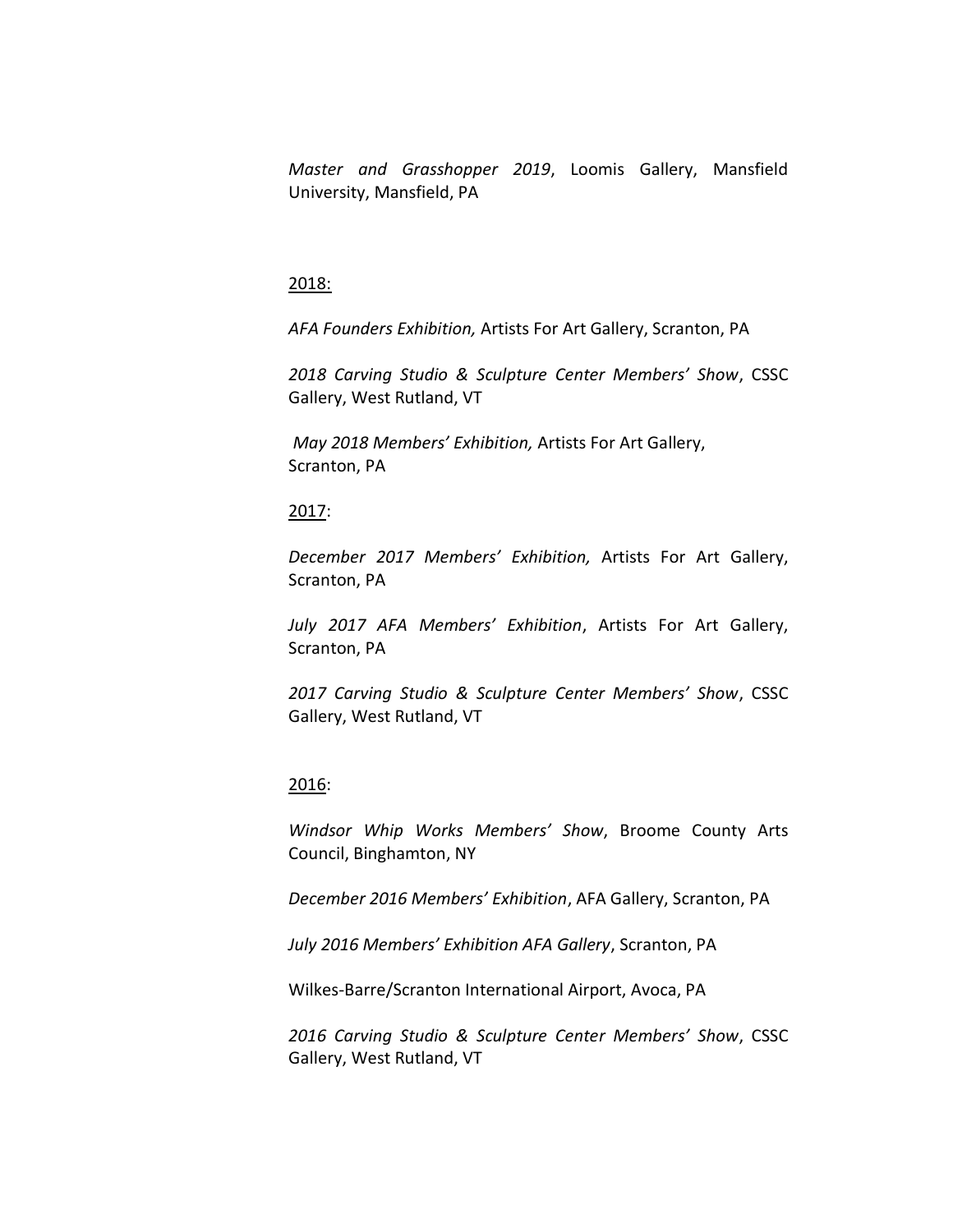*Third Annual Members Show*, Windsor Whip Works Art Center, Windsor, NY

*Altered Ego*, Delaware Valley Arts Alliance B-Gallery, Online Exhibition, Narrowsburg, NY

*Member's Show*, AFA Gallery, Scranton, PA

#### 2015:

 *2015 Roberson Regional Exhibition*, Roberson Museum & Science Center, Binghamton, NY

 *June 2015 Members' Exhibition*, AFA Gallery, Scranton, PA

 *2015 Spring Members' Exhibition*, The Carving Studio & Sculpture Center, West Rutland, Vermont

 *The 5 B's: Birds Bees Butterflies Bats Bugs,* Wayne Art Center, Wayne, PA

## 2014:

*December Member's Show*, AFA Gallery, Scranton, PA

*Spring Members' Show,* AFA Gallery, Scranton, PA

 *Natural Selection[s],* Delaware Valley Arts Alliance Gallery, Narrowsburg, NY

### 2013:

*December 2013 Members Show,* AFA Gallery, Scranton, PA

 *AFA 25th Anniversary Member Show,* AFA Gallery, Scranton, PA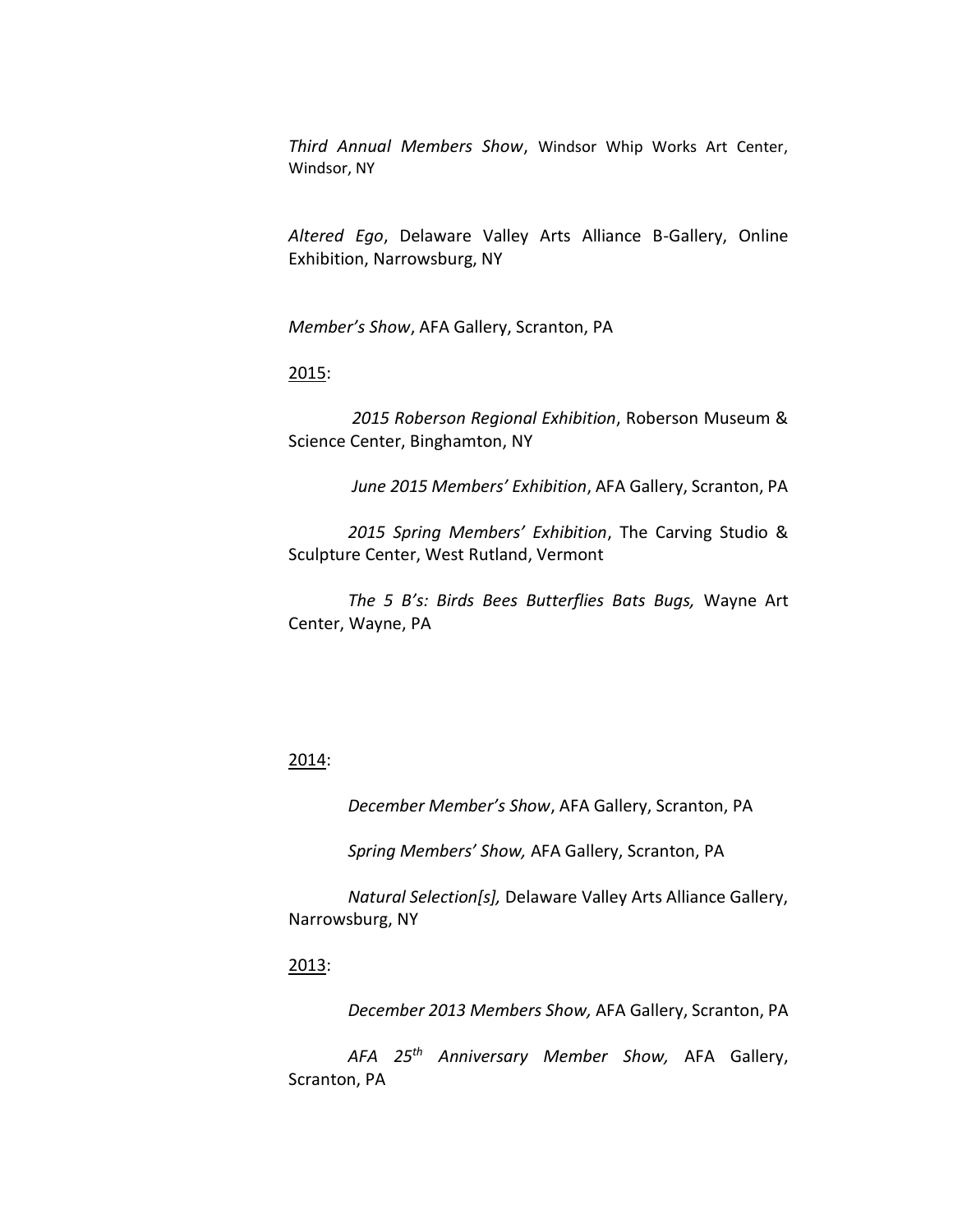*Art In Bloom,* Delaware Valley Arts Alliance Gallery, Narrowsburg, NY

 *2013 Lancaster County Art Association National Juried Exhibition*, Strasburg, PA

 *2013 Carving Studio & Sculpture Center Members' Show*, CSSC Gallery, West Rutland, VT

## 2012:

 2012 *AFA Winter Members Exhibit,* AFA Gallery, Scranton, Pennsylvania

 *2012 National Small Works Art Show Competition,* Windsor Whip Works Art Gallery, Windsor, NY

 *2012 Afa Holiday Auction*, AFA Gallery, Scranton, PA

*2012 AFA Members Show*, AFA Gallery, Scranton, PA

 *Focus: Exploring our Regional Sense Of Place*, Butternut Gallery, Montrose, PA

 *2012 Carving Studio & Sculpture Center Members' Show*, CSSC Gallery, West Rutland, VT

 2012 *Sculpture New Hope*, New Hope Arts Center, New Hope, PA

# 2011:

 *2011 AFA Holiday Members Exhibit,* AFA Gallery, Scranton, PA

 *2011 National Small Works Art Show Competition,* Windsor Whip Works Art Gallery, Windsor, NY

*76th Annual National Exhibition* of the Cooperstown Art Association, Cooperstown, NY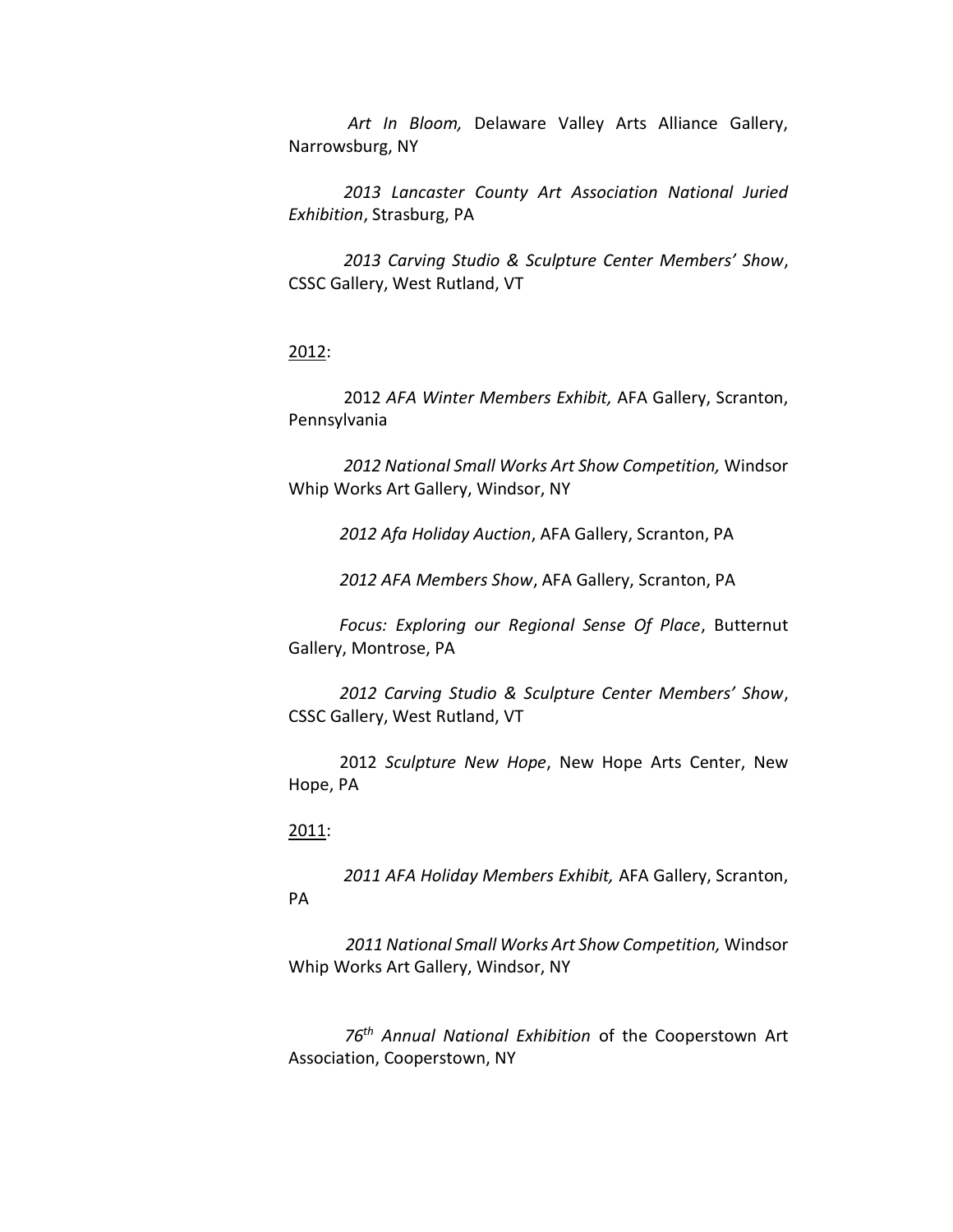*Outside Inside International* at Goggleworks Center for the Arts, Reading, PA

# 2010:

*2010 AFA Holiday Members Exhibit*, AFA Gallery, Scranton, PA

*ICORMAP @ The MAC Exhibit*, Melberger Arts Center, Scranton, PA

*2010 Afa Art Auction*, AFA Gallery, Scranton, PA

 *NEPA Regional Art 2010*, Linder Gallery, Keystone College, La Plume, PA

 *Sculpture Showcase 2010*, Bucks County Gallery of Fine Art, New Hope, PA

 *International Juried Sculpture Exhibition*, Rogue Space/Chelsea Gallery, New York, NY

*2010 Annual Members Show*, Carving Studio & Sculpture Center Gallery, West Rutland, VT

*8 th Annual National Juried Sculpture Exhibit*, New Hope Arts Center, New Hope, PA

*Carbondale Art Walk*, Main Street Gallery, Carbondale, PA

*1 st Anniversary Juried Art Exhibition*, The Main Street Gallery, Carbondale, PA

*Artists for Art 2010 Winter Members Show*, AFA Gallery, Scranton, PA

# 2009:

*Seasons of Art*, The Main Street Gallery, Carbondale, PA

*Keystone College Alumni Art 09*, Linder Gallery, Keystone College, La Plume, PA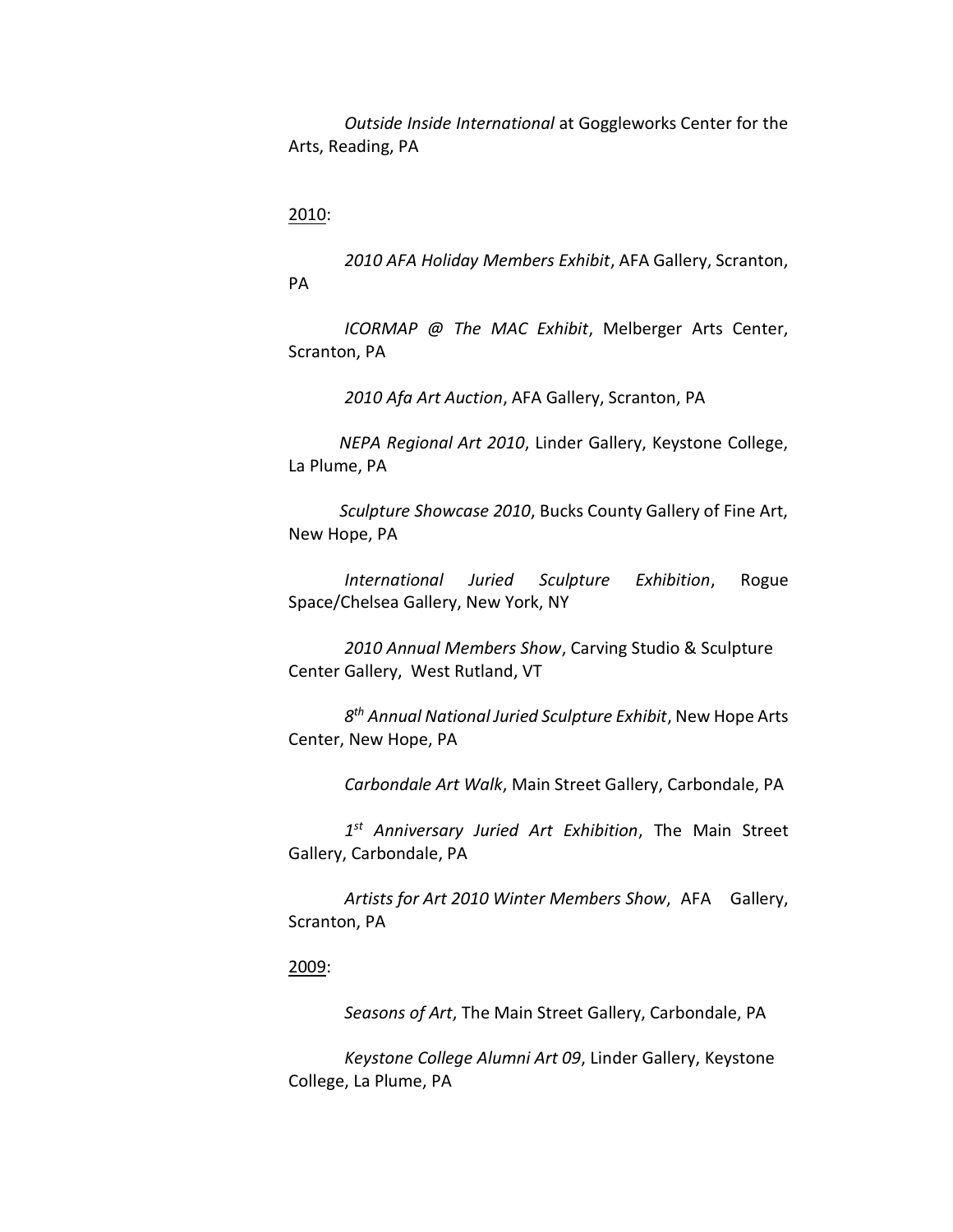*2009 Roberson Museum Regional Exhibit*, Roberson Museum, Binghamton, NY

*2009 Annual Members Show*, Carving Studio & Sculpture Center Gallery, West Rutland, VT

2008:

*Northeast PA Regional Art 2008*, Mahady Gallery, Marywood University, Scranton, PA

*2008 Annual Members Show*, Carving Studio & Sculpture Center Gallery, West Rutland, VT

*Artists for Art Members Show*, AFA Gallery, Scranton, PA

2007:

2007 *Annual Members Show*, Carving Studio & Sculpture Center Gallery, West Rutland, VT

*Artists for Art Members Show*, AFA Gallery, Scranton, PA

2006:

*2006 NEPA Regional Art Exhibition*, AFA Gallery, Scranton,

PA

2006 *Annual Members Show*, Carving Studio & Sculpture Center Gallery, West Rutland, VT

*2006 December Member Salon*, AFA Gallery, Scranton, PA

2005:

2005 *Annual Members Show*, Carving Studio & Sculpture Center Gallery, West Rutland, VT

*Hunger For The Arts Show & Auction,* Mahady Gallery, Marywood University, Scranton, PA

*2005 AFA Members Show*, AFA Gallery, Scranton, PA

2004: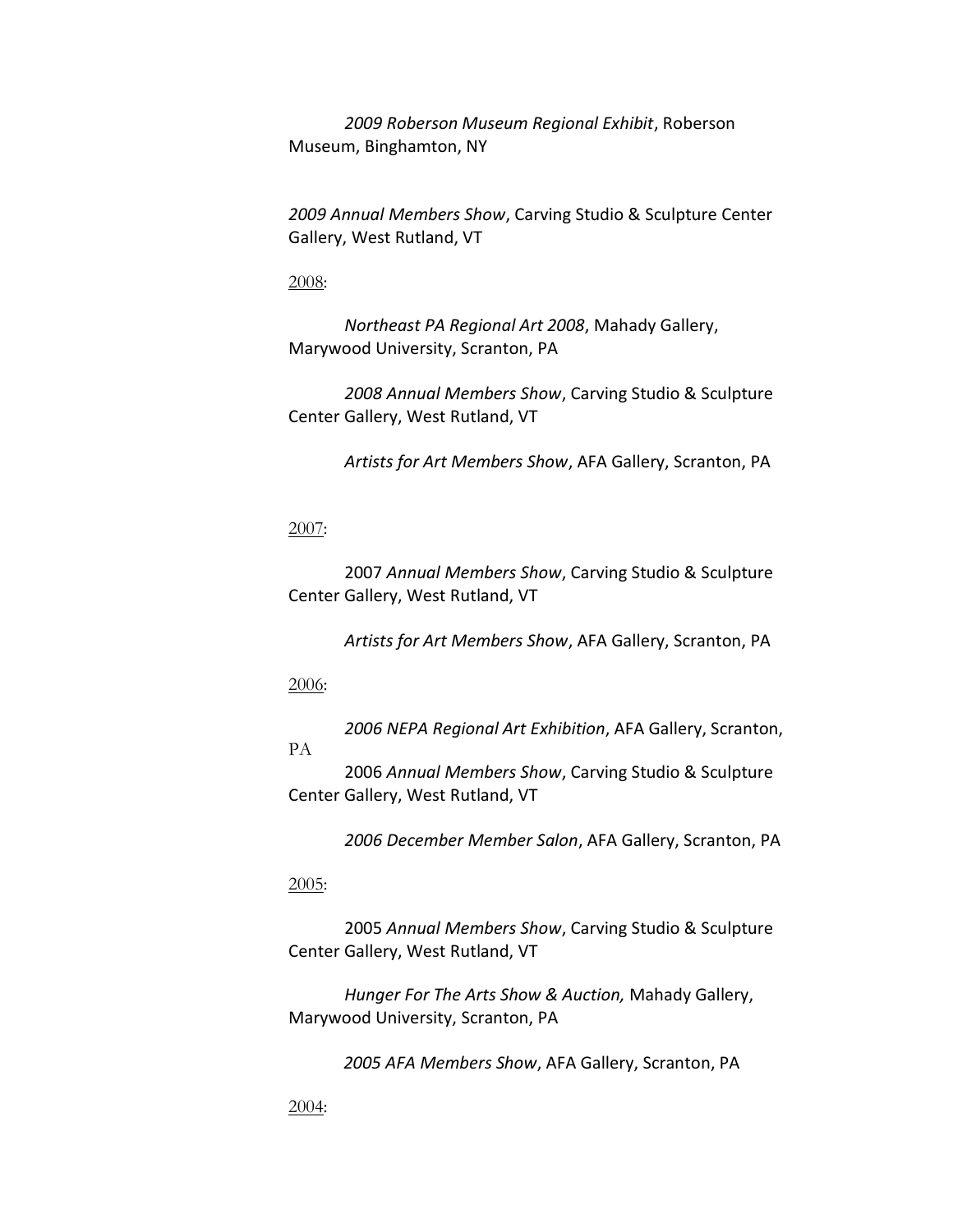*2004 Annual Members Show*, Carving Studio & Sculpture Center Gallery, West Rutland, VT

*AFA 2004 Member's Show*, AFA Gallery, Scranton, PA

# 2003:

*Marywood University Homecoming Art Alumni Exhibit,*  Insalaco Center for Studio Arts, Marywood University, Scranton, PA

*Works by Artists/Teachers & Their Students,* State of the Art Gallery, Ithaca, NY

*2003 Annual Members Show*, Carving Studio & Sculpture Center Gallery, West Rutland, VT

*Endless Mountains Council of the Arts Regional 2003 7th Annual Exhibit,* The Endless Mountains Council of the Arts Gallery, Tunkhannock, PA

*AFA 2003 Member's Show*, AFA Gallery, Scranton, PA

# 2002:

*2002 Annual Members Show*, Carving Studio & Sculpture Center Gallery, West Rutland, VT

*AFA 2002 Member's Show*, AFA Gallery, Scranton, PA

*Endless Mountains Council of the Arts Regional 2002 6th Annual Exhibit,* The Endless Mountains Council of the Arts Gallery, Tunkhannock, PA

## 2001:

*Teacher/Student Stone SculptureShow,* Riverside Jr. – Sr. High School, Taylor, PA

#### 2000:

*2000 Arts Alive Art Exhibition,* The University of Scranton Campus Center, The University of Scranton, Scranton, PA

Ξ